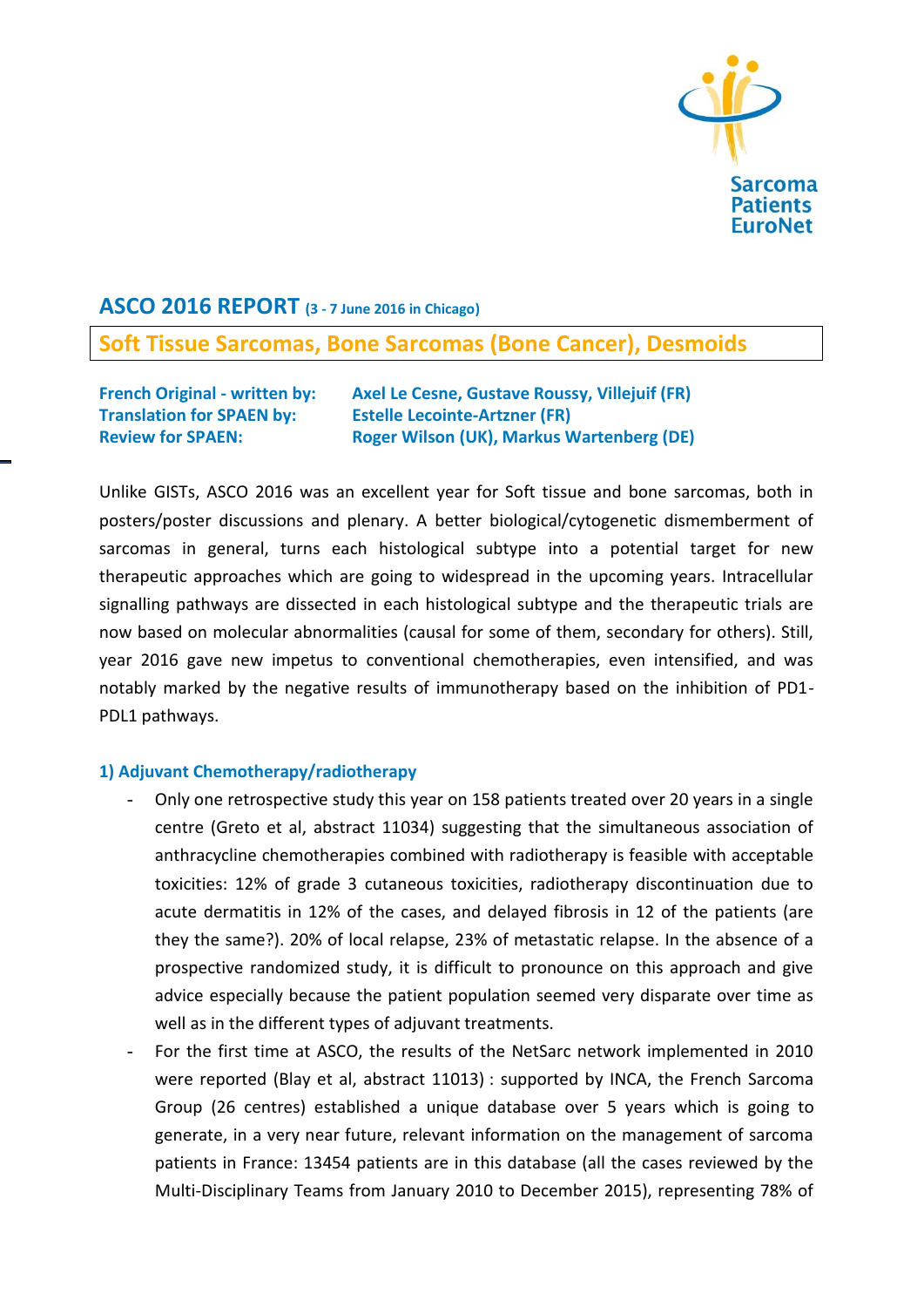

the newly diagnosed patients in France over this period. 12% of them were metastatic from the first MDT discussion. The percentage of patients with a localized disease and discussed in an MDT before any local treatment increases over time (from 41% in 2010 to 48% in 2014), the rate of initial biopsies is significantly higher in referral centres than in the non-referral ones (80% versus 36%), the percentage of patients with a R0 and R2 surgery is of 49% and 7% in the NetSarc centres versus 24% and 21% when the patients are operated in non-specialized centres, this significantly increases the PFS (p=0.0008) for the patients who received surgery in reference centres, and a significant decrease of wide second surgeries, often complex and expensive when these patients are initially operated in non-reference centres (6% versus 19% of second surgery when the patients are initially operated outside reference centres). To be followed…

- On a series of 785 breast sarcomas (SEER epidemiological registry), adjuvant radiotherapy improves the overall survival of patients showing a sarcoma measuring more than 5 cm (Not those with a sarcoma under 5 cm) (Yin et al, abstract 11031). The most frequent histological subtype is angiosarcoma (252 cases). Patients presenting a sarcoma with an osteosarcomatous component have the worse prognosis whereas those with lipo/fibrosarcomas have a better outcome. Patients receiving a mastectomy are not necessarily doing better on the long term, a preservative treatment should be recommended when an R0 surgery is feasible.

#### **2) Neo-adjuvant chemo/radiotherapy:**

The use of an induction systemic treatment and/or of an initial radiotherapy in locally advanced sarcomas is frequent in centres used to manage this kind of disease. However, the impact on survival is still to be demonstrated and the selection of patients who could benefit from this strategy still to be determined. There is still no new randomized study asking this question in STS. The Italian randomized study comparing conventional chemotherapy versus histological subtype-tailored chemotherapy is ongoing and the results should be revealed soon. Responders to chemotherapy evaluated according to the CHOI criteria have a significantly improved overall survival in the previous Italian study compared to the RECIST evaluation which discriminates far less the real "histological" responders in patients with a stabilized tumour volume under chemotherapy (5 cycles versus 3 in peri-operative) (Stacchiotti et al, abstract 11044). A new analysis of this study shows an equivalence between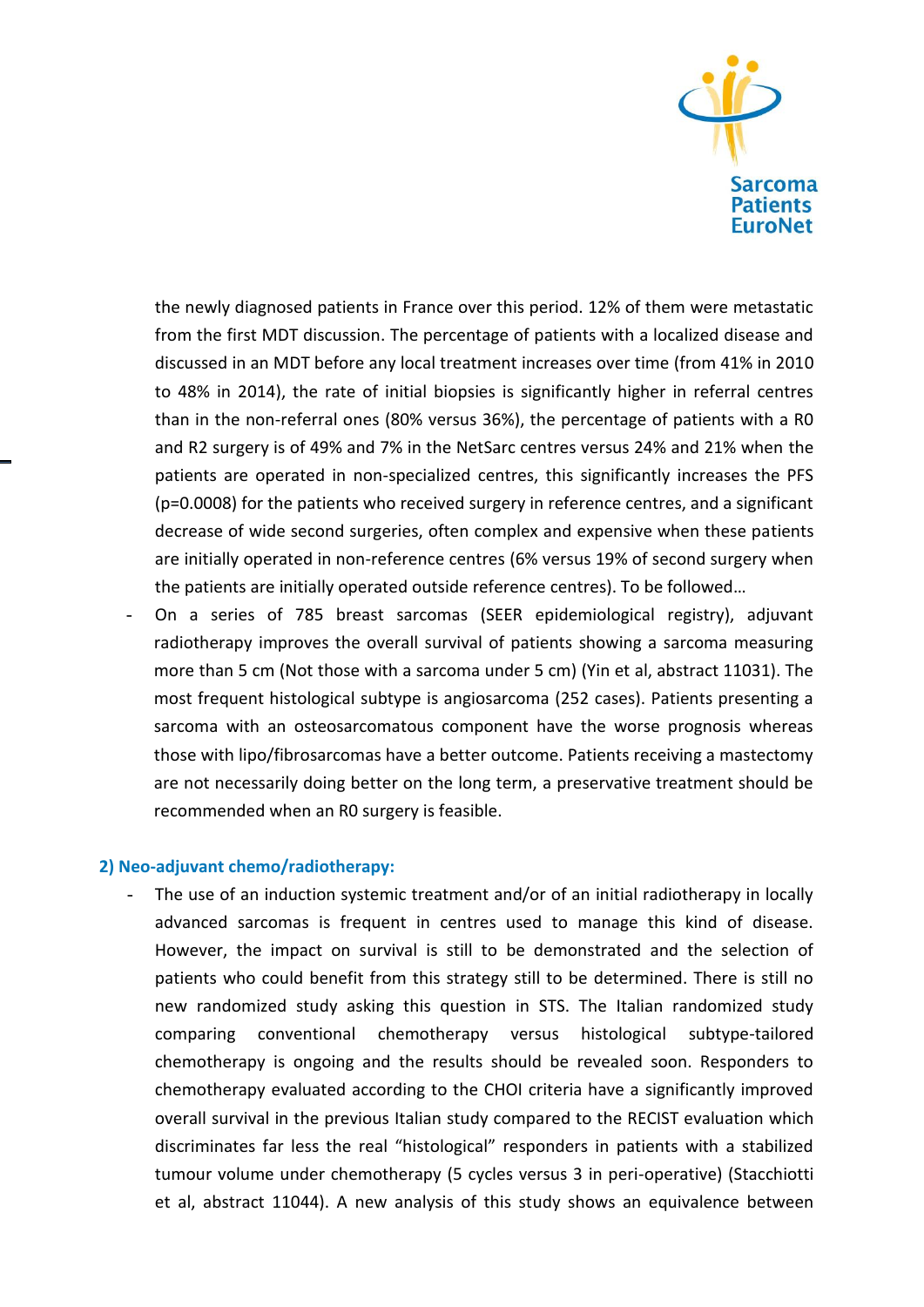

these two therapeutics, with 60% of patients alive after 10 years (Palassini et al, abstract 11045). Locally advanced leiomyosarcomas treated by an initial chemotherapy have an evolution which is significantly lower than in the other histological subtypes (parameter already found in the unique meta-analysis on individual data published to date on the role of adjuvant chemotherapy, Lancet 1997). Recall that Ifosfamide plays a limited role in metastatic leiomyosarcomas and that this natural resistance to Ifosfamide could explain these results.

In the field of localized tumours requiring an induction therapy, Ewing Sarcomas were honoured this year, with the highly expected results of the randomized studies asking the question of therapeutic intensification. More than 15 years after the inclusion of the first patient, the 1999 Euro-Ewing trial and its R2 randomization (poor responders to VIDE-type induction chemotherapy, or locally advanced Ewing (> 200 ml) non operated, or immediately operated without any induction chemotherapy) and comparing a Melphalan-Busulfan intensification versus 7 cycles of VAI, delivered a verdict : 216 patients (from 0.9 to 45 years old) randomized in 13 years in 112 centres and 13 countries, the Event Free Survival (EFS) and the 3 year overall survival were of 60% and 73.9% respectively (J. Whelan et al, abstract 11000), with a significant benefit for the patients who were intensified (67% versus 53.1% for the 3 year EFS (p=0.024) and 78% versus 70% for the 3 year overall survival (p=0.019)). Intensive chemotherapy is obviously more toxic than conventional one (2 deaths due to toxicity). Patients who have the best benefit with intensive chemotherapy were children and adolescent up to 18 years old. Moving forward is this a new therapeutic standard in Ewing sarcomas for young patients poor responders with a big tumour volume not feasible for surgery or resected without prior chemotherapy? According to the oral communication which followed the session, this question is still controversial because of the low number of patients who were effectively randomised (50%) compared to the initial population. This similar intensification (other part of the 1999 EuroEwing protocol) does not significantly improve the outcome of patients with lung metastases compared to conventional chemotherapy (VAI) combined with a pulmonary radiotherapy which is less and less used in metastatic Ewing sarcomas, at least in adults (Dirksen et al, abstract 11001). Like previously, only 40% of the patients who could potentially be included in the study after induction chemotherapy were randomized (mainly due to patients' refusal). Note that pelvic localized Ewing sarcomas benefiting from a more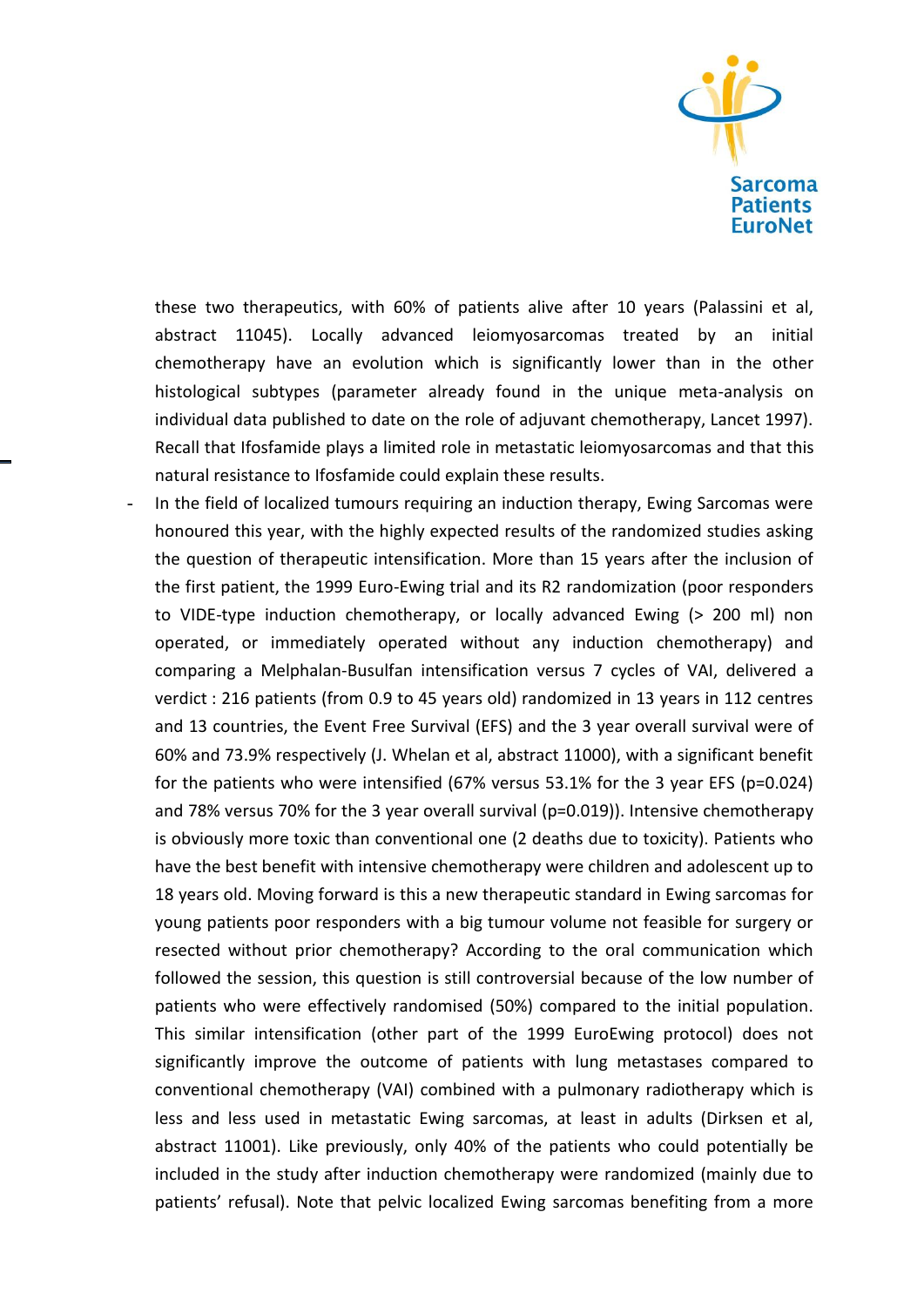

aggressive approach (surgery + radiotherapy) have less local recurrences than the others, even in good responders. Conversely, the combination of radiotherapy and surgery has no impact on the local control of Ewing sarcomas of the thoracic wall (Andreou et al, abstract 11026).

#### **3) Chemotherapy in advanced setting**

Last year, a retrospective analysis on 2747 patients presenting advanced STS managed in the same institution (Royal Marsden, London, UK) had been reported (ASCO 2015, S.J. Harris et al, abstract 10545): chemotherapy improves the overall survival of patients with advanced STS as the median survival of treated patients is of 19.3 months versus 12.5 in non-treated patients. Note that in England, 50% of the patients who were managed these last years do not receive any systemic treatment in advanced settings. Undifferentiated pleomorphic sarcomas (UPS) and angiosarcomas had the poorest survival rates. The French Sarcoma Group Conticabase was analysed this year on a similar population of advanced sarcomas (2225 patients) : 28% of them did not receive any treatment (especially patients >75 ans), 1600 patients receive first line therapy, mainly with anthracyclines (poly-chemotherapy in 50% of the cases), only 950 patients receive 2<sup>nd</sup> line (42% of all metastatic patients), 650 have 3rd line, 496 have 4th, 232 have 5th and 134 have 6th (Italiano et al, abstract 11014). Then, if a patient can reach the 2<sup>nd</sup> line, the probability to receive further therapeutic lines is high. Conversely, a significant number of patients «cannot» access  $2<sup>nd</sup>$  line therapy (down from 1600 to 950). Less than 10% of the whole population receives experimental therapy. 10% of the metastatic patients are still alive after 5 years. Unlike the locally advanced forms (eg. Previously), (22.4% of the whole population) significantly live longer than the others (higher number of active products in this disease? Higher sensitivity to anti-cancer agents in advanced setting?). UPS (19.4% of the cases) have the poorest survival (like in the pre-mentioned study), certainly because of their high chemo-resistance, to anthracyclines and to further lines of chemotherapy (Herrera et al, abstract 11066). Note that intra-tumoral injections of A1- R Salmonella typhmurium in an orthotopic xenograft model of a human UPS, followed by doxorubicin eradicate transplanted tumours (Murakami et al, abstract 11068). Are UPS the most immunogenic in general (see PD1-PDL1 and immunotherapy section) ? *(Note: UPS=undifferentiated pleomorphic sarcoma).*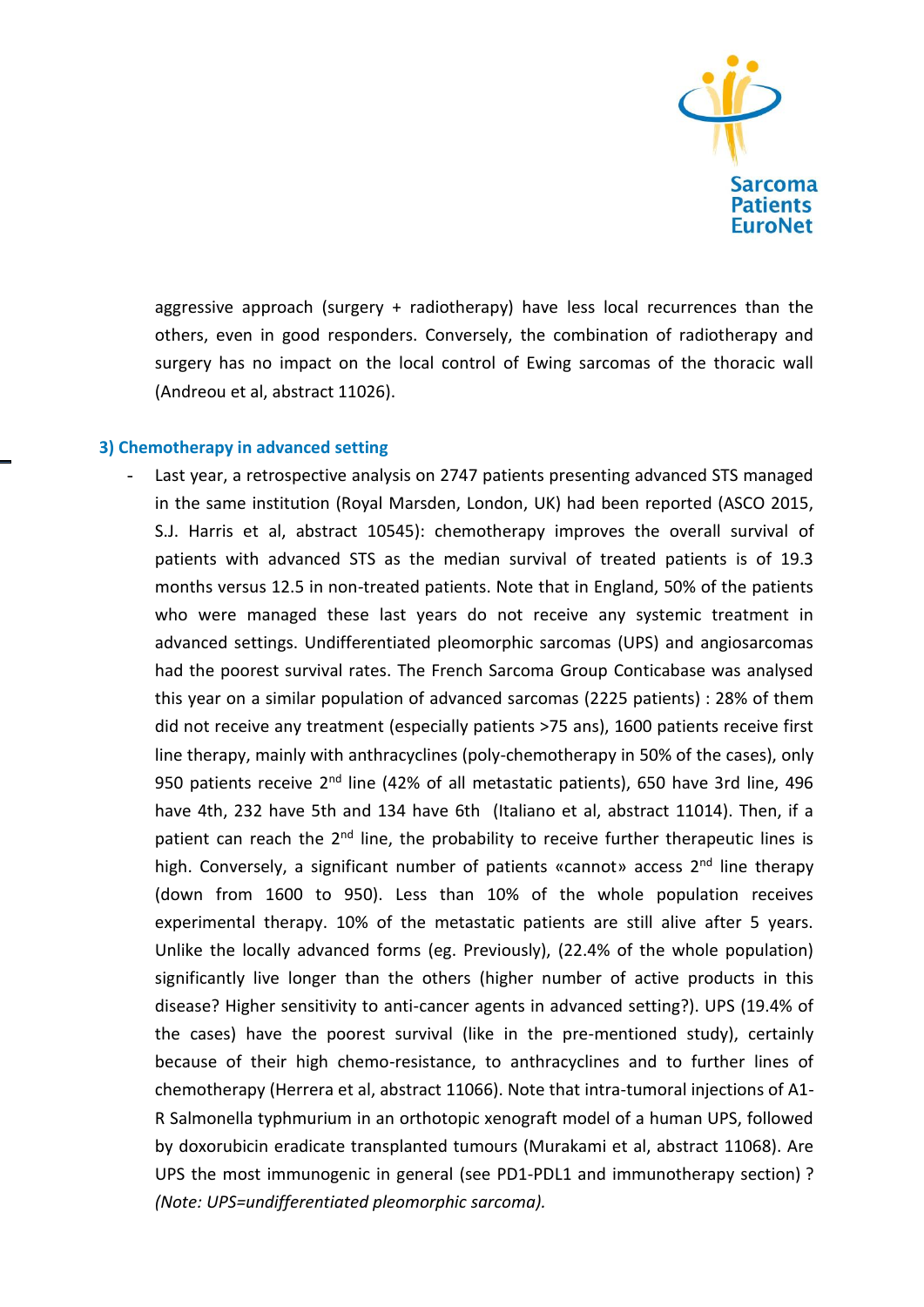

## **New drugs/targeted therapies**

- **1. Olaratumab (IMC-3G3, Lilly)** is a monoclonal antibody (IgG1) against PDGFR alpha receptor, a target often involved in STS and increasing the activity of doxorubicin in sarcoma preclinical models. This was the scoop of last year! Administered at the dose of 15 mg/kg at D1 and D8, Olaratumab, combined with doxorubicin (75 mg/m2 D1) and compared to doxorubicin only (phase II randomized trial) increases the objective response rates (18.2 versus 11.9%, non-significant), median PFS in a significant manner (6.6 versus 4.1 months, p=0.061, HR=0,672, unilateral statistic test,  $α=0,10$ ) and overall survival (25 versus 14.7 months,  $p=0.0004$ ) (ASCO 2015, Tap et al, abstract 10501). This was certainly the most interesting communication on STS of last year. A phase III registration study which inclusions are already closed is ongoing! Possible results in 2017.
- **2. Pazopanib (GW786034, GSK/Novartis)** VEGF, PDGF and KIT inhibitor obtained its MA both in the United States and Europe in 2012, following the results of the Palette phase III randomized study, reported at ASCO 2011 (Van Der Graaf, abstract n°LBA10002). What's new this year in this topic?
	- **a.** One of the Pazopanib mechanisms of resistance could be due to an upregulation of its receptor to endoglin under the effect of VEGF inhibition. The TRC105, antibody directed against endoglin had been tested (from 8 to 10 mg/kg weekly) last year in association with Pazopanib, 2 to 4 weeks after the beginning of its administration of Pazopanib (ASCO 2015, S. Attia, abstract 10514). No increase of Pazopanib toxicity, only some telangiectasies linked to TRC105. One patient with angiosarcoma (naturally expressing the endoglin receptor) was in complete response, 5 other patients out of 18 having a shrinkage of more than 10% of the tumour volume. The in extenso phase II was reported this year (Attia et al, abstract 11016): the median PFS of the 81 patients is of 3.95 months, therefore similar to the one observed with Pazopanib only. Two angiosarcomas are in complete remission with the combination and 6 others benefit from a clinical improvement (8/9 in clinical benefit setting, 88%). The expression of endoglin does not seem to be a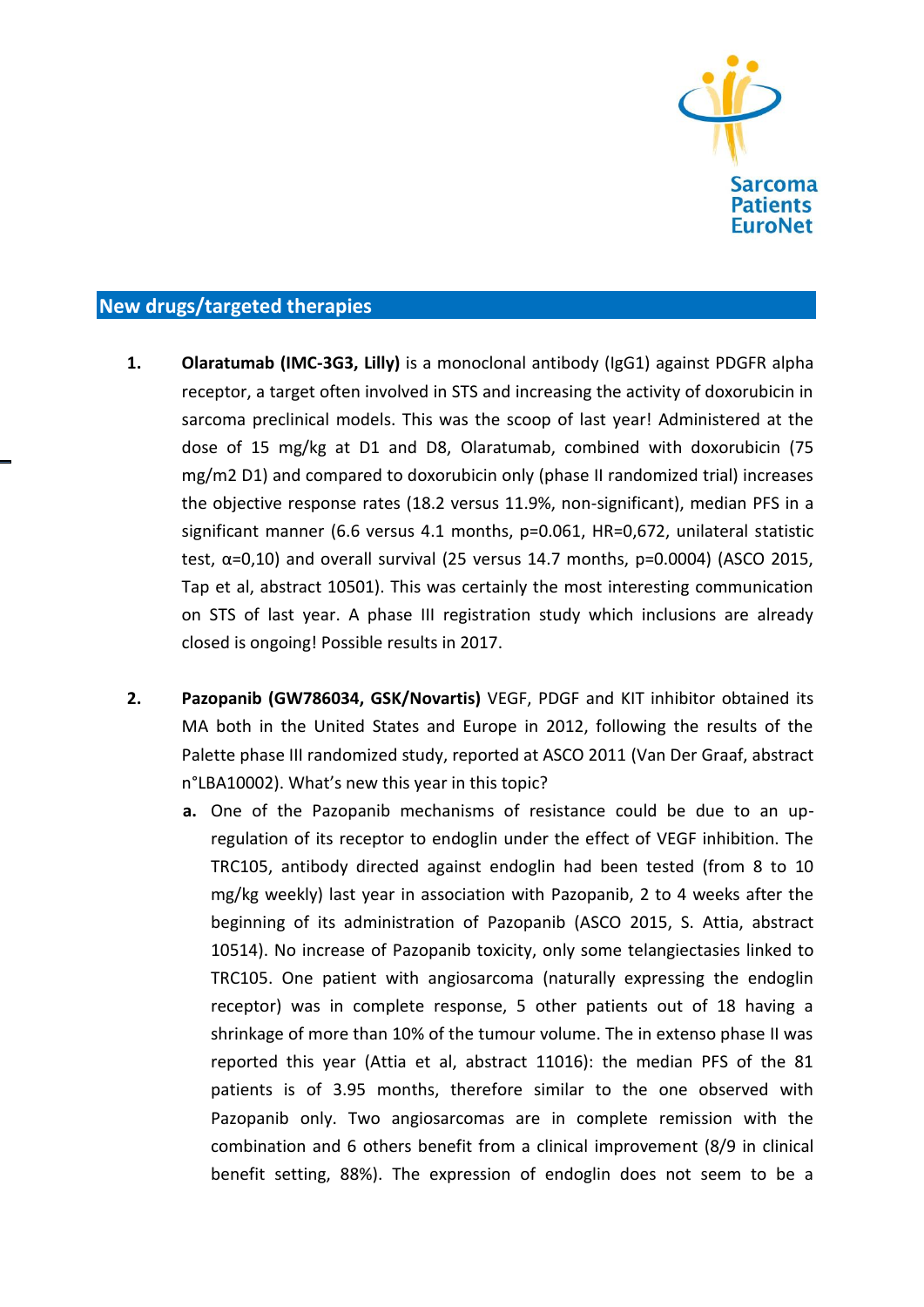

predictive factor to response/resistance in this phase 1b/2 trial. A randomized study is about to start in metastatic angiosarcomas (124 patients).

- **b.** A randomized phase II study comparing Pazopanib with the Pazopanib/gemcitabine combination (Plummer et al, CCP 2013) and focusing on 90 pre-treated patients at least by anthracyclines, was orally reported this year (Schmoll et al, abstract 11004) : the primary objective has been reached with a 3 months tumour control over 60% (73.2%) for the combination versus 40% expected with Pazopanib only (en fait 45.5%), p=0.005. The median PFS is of 5.6 months for the association versus 1.9 months for Pazopanib (significantly lower than the one observed in the Palette study), certainly due to the presence of liposarcomas in the study. In an interesting manner, liposarcomas are precisely the ones who benefit the most from the combination! Median PFS is of 8.6 months with the combination versus 1.9 months (difference still nonsignificant) with Pazopanib only (like in the Palette study), median survival of 25.4 months versus 11.1 months (here again the difference is not significant) in favour of the Pazopanib-gemcitabine combination. Note that two patients in the combination arm died from toxicity and 37 Severe Adverse Events (SAE) (out of 42 patients) for the combination versus 9 SAE for Pazopanib only (out of 44 patients). This combination deserves to be explored in the future, and notably in liposarcomas. According to a Spanish prospective phase II study: only myxoïd/round cell liposarcomas might be the most resistant to Pazopanib : median PFS is of 1.9 months versus 3.5 months for dedifferentiated liposarcomas (Valverde et al, abstract 11039).
- **c.** To be fully complete on Pazopanib, an interesting communication focused on the bioavailability (absorption, PK) of Pazopanib during or à after meals (as recommended) : the bioavailability of Pazopanib is equivalent between 600 mg absorbed during a «fat» meal and 800 mg fasting (Lubberman et al, abstract 11040). To be followed attentively like the combination of Pazopanib plus vorinostat (HDAC inhibitor) which could help to counter resistance against Pazopanib (Dembla et al, abstract 11057).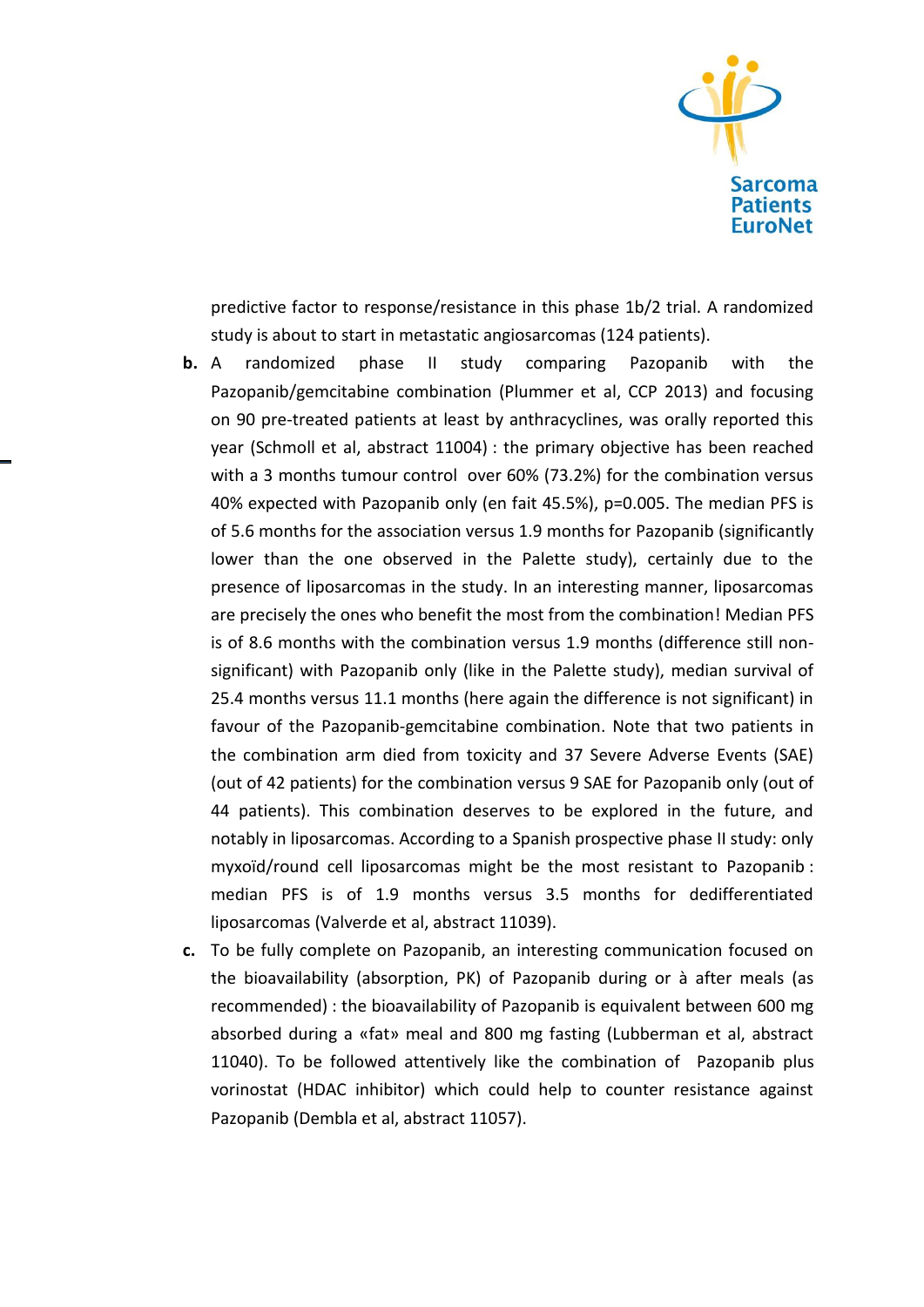

- **3. Regorafenib (Stivarga®, Bayer)** The definitive results of the randomized study coordinated by the French Sarcoma Group was expected (Penel et al, abstract 11003). Only the results in leiomyosarcomas were mature enough to be presented last year (ASCO 2015, Mir et al, abstract 10504): pan-tyrosine kinase inhibiting KIT, PDGFR, FGFR, Regorafenib was compared to a simple placebo in four cohorts of pre-treated patients (liposarcomas, leiomyosarcomas, synovial sarcomas and other sarcomas) with crossing-over in case of progression (181 patients included in 18 months). These results confirm the efficacy of anti-angiogenic factors in STS (After those observed with Pazopanib which obtained a Market Authorization in this indication (apart from liposarcomas) in 2012) : 4 objective responses (one Synovial Sarcoma, 2 angiosarcomas, one TFS), one partial response in the placebo arm ( !), a median PFS significantly increased in the Regorafenib arm in LMS (3.7 months vs 1.7), in SS (5.6 months versus 1), in other sarcomas (2.9 versus 1 months) but not in LPS (1.1 versus 1.7 months). If liposarcomas are excluded from the analysis, median PFS is of 4 months versus 1 months in the placebo arm (p<0.0001), benefit (3 months) similar to the one observed with Pazopanib (4.5 versus 1.5 months). Despite a crossing- over performed in 76% of the patients, median survival of patients with non LPS is at the limit of significance (13.4 months for Regorafenib versus 9 months in the placebo arm, p=0.06). The toxicities of Regorafenib are similar to those observed in GIST with the same therapeutic scheme (160 mg/d, 3w/4): fatigue (63%), hypertension (36%), cutaneous toxicity (44%), mucositis (44%) and diarrhoea (44%). An adaptability and a flexibility of the doses/schemes is crucial, especially in patients presenting a clinical benefit with Regorafenib. Very few patients had received Pazopanib before their inclusion in the study: a new cohort of patients pre-treated with this anti-VEGFR has opened, still in the frame of this study. Phase III registration trial to be followed?
- **4. Anlotinib (Jiangsu Chia-Tai Tianquing Pharmaceutical)** had never been tested in advanced STS. Multi TKI (VEGFR1/2/3, FGFR1/2/3, PDGFRa/b, c-KIT, RET…), the recommended dose coming from phase I is of 12 mg /d; 2weeks/ 3. This Chinese study on 166 patients from 15 centres has included all classical subtypes of sarcomas (mainly synovial sarcomas 47 and leiomyosarcomas 26) pre-treated with anthracyclines (Chi et al, abstract 11005) : objective response rate of 11% (13% in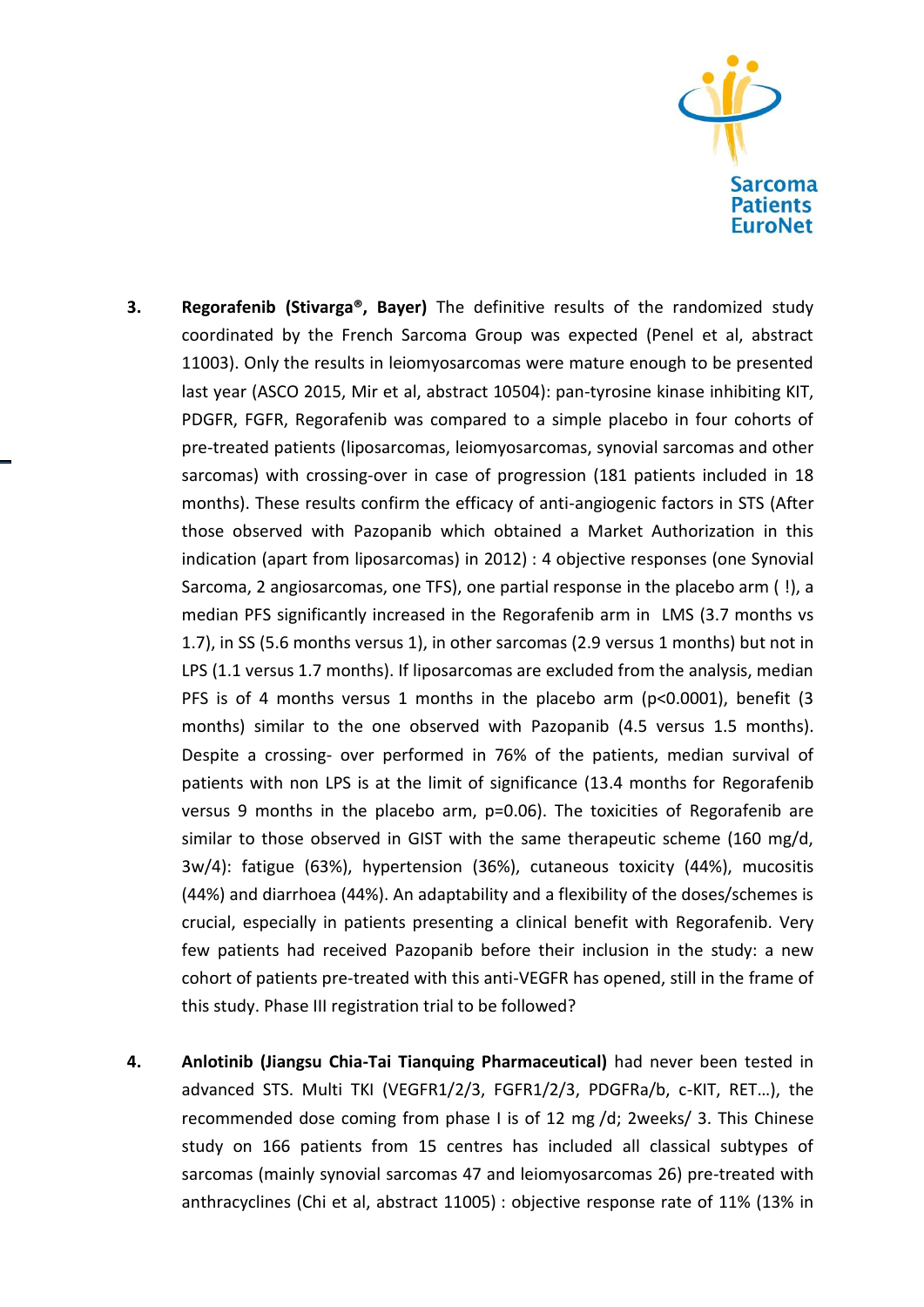

Synovial Sarcomas and 46% in the included 13 ASPS, highly sensitive to antiangiogenic factors), 3 months tumour control rate is of 57.2% and median PFS of 5.6 months. Toxicities seem acceptable despite the 5 cases of pneumothorax (remarkable in Synovial sarcoma lung metastases treated with an anti-angiogenic factor), and a dose reduction to 10 mg/d in 15% of the patients. A randomized study is ongoing in China. To be followed…

- **5. Sunitinib (Sutent®, Pfizer)** was rarely explored in STS in general but more often in histological subtypes sensitive to anti-angiogenic factors like Alveolar Soft Tissue Sarcomas (ASTS), entity driven by a specific translocation (X-17), well-known for its initial chemo-resistance, for its immediate or delayed metastatic feature and for its sensitivity to anti-VEGF. Sunitinib (37.5 mg/j) was tested in another subtype of STS driven by a specific translocation, extra-skeletal myxoïd chondrosarcoma (EMC), (t(9 ;22), NR4A3 fusion gene) : 6 partial responses (including one post Pazopanib) and 3 stabilizations, median PFS of 34 months. The EMC responding to sunitinib harbour the fusion gene EWSR1-NR4A3, whereas non responders present the TAF15-NR4A3 (Provenzano et al, abstract 11059)
- **6. Anti-PD-1/PD-L1:** It was time, the first results of the ongoing studies have been reported this year and immunotherapy in sarcomas has been the subject of an outstanding scientific meeting, beside the oral session. Last year, an analysis of the PD-L1 expression (positive if >10%) had been reported on a series of 82 patients presenting five different histological subtypes of STS (ASCO 2015, C. Kin, abstract 10565): positivity in 43% of the whole analysed population, 100% in epithelioid STS, 53% in synovial sarcomas, 38% in rhabdomyosarcomas, and 33% in Ewing sarcomas. No expression in mesenchymal chondrosarcomas.
	- a. The results of the SARC study (SARC 028) testing **Pembrolizumab (Keytruda®, Merck)** (200 mg IV every 3 weeks) seriously shaves some of the excitement off our dreams of immunology in sarcomas: 80 patients included, no response in leiomyosarcomas, 1 response in Synovial Sarcomas, 2 responses in Liposarcomas and 4 responses in Undedifferentiated Pleomorphic Sarcomas (4 responses out of 9, 44%). Only UPS, because of their complexity and genomic density, because of the infiltration of immuno-skilled cells and their density,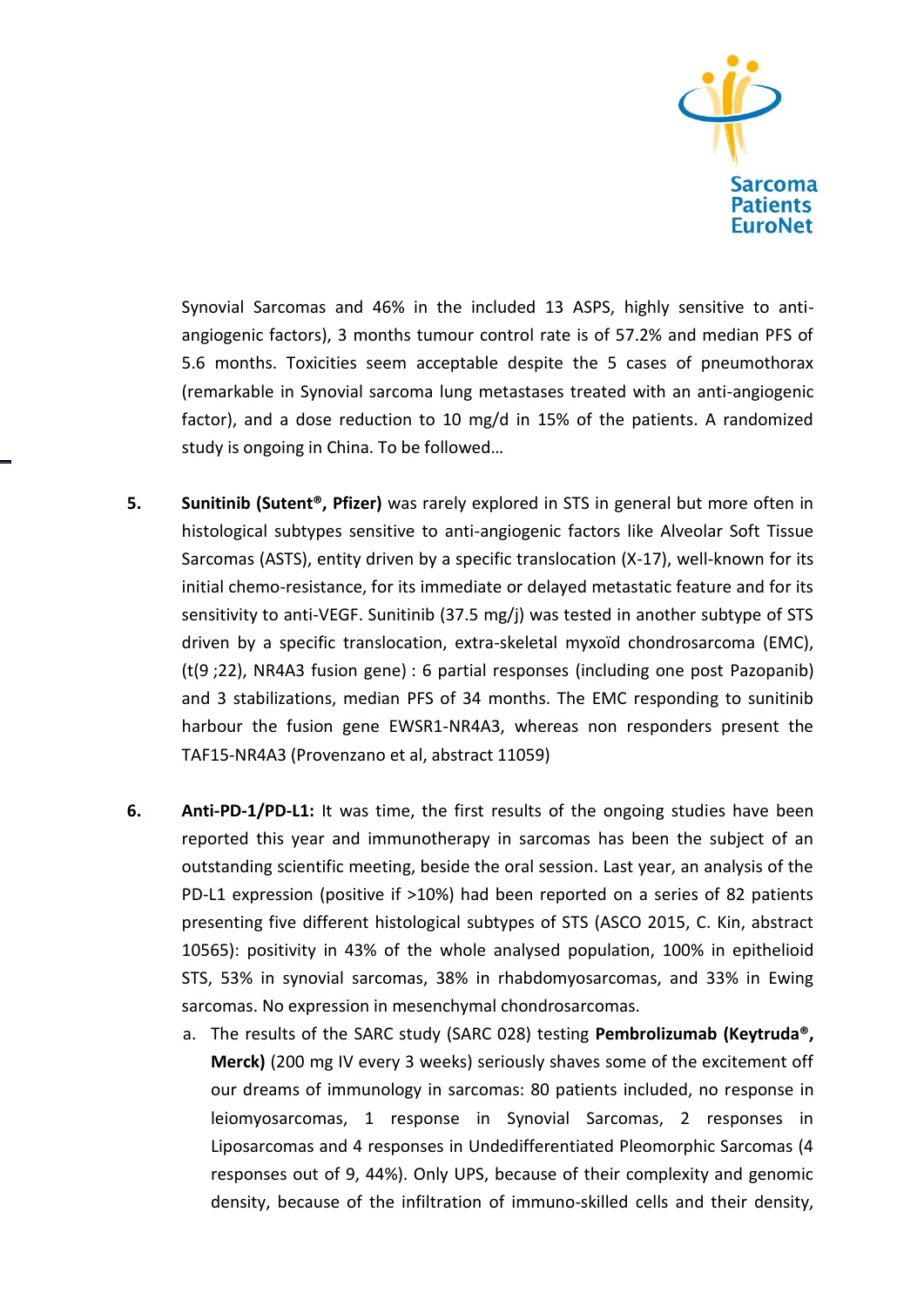

receptor of the major complex of HLA histocompatibility, seem to benefit from the inhibition of this pathway (often over-expressed in IHC in UPS, parallel oral communication). In bone sarcomas, only one response out of 19 osteosarcomas, no response in Ewing sarcomas (13 in total) and one response in chondrosarcomas (17 in total) (Tawbi et al, abstract 11006).

- b. Same story with **Nivolumab (Obdivo®, BMS**): administered at the dose of 3 mg/kg IV every 15 days in a phase II study exclusively focused on a series of 12 patients presenting pre-treated advanced uterine leiomyosarcomas, no objective response objective was reported (George et al, abstract 11007). Note that these tumours mostly express PD-L2.
- c. Some anecdotal responses in a dedifferentiated chondrosarcoma treated with Nivolumab, a partial response in an epithelioïd sarcoma, as well as in an osteosarcoma treated with the Nivolumab + Pazopanib combination (Paoluzzi et al, abstract 11047). The enthusiasm which was observed in the inhibition of this pathway in sarcomas slightly decreased at ASCO 2016. Are we moving forward potential combinations? (anti PD1 plus anti-CTLA4, anti PD1 plus anti-VEGFR ongoing…). Are we moving forward the discovery of new pathways or of new biological markers in sarcomas?
- d. This was the point of the oral communication made by the French Sarcoma Group following the two previous studies which were desperately negative. Last year, it had been mentioned that the expression of PDL1 was an independent unfavourable prognostic factor in STS (5-year overall survival of 48% versus 68%, p=0.017) (ASCO 2015, C. Kin, abstract 10565). This is not the same in the 371 studied patients from the French Sarcoma Group database (positivity in 19% of the cases). Beside classical and well-known prognostic factors in STS, the expression of kynurenine (positive in 59% of the cases) is correlated to survival in a multivariate analysis, this is not the case with Indol 2- 3 dioxygenase (IDO, positive in 42% of the cases), immunological pathway inducing tolerance (Toulmonde et al, abstract 11008). A modification of the macrophagic population infiltrating the tumours (decrease of M2 at the expense of the M1 inducing a T response) by Glucopyranosyl Lipid A (G100), a TLR4 agonist directly injected in the tumour with a simultaneous administration of radiotherapy could be another pathway to explore (Pollack et al, abstract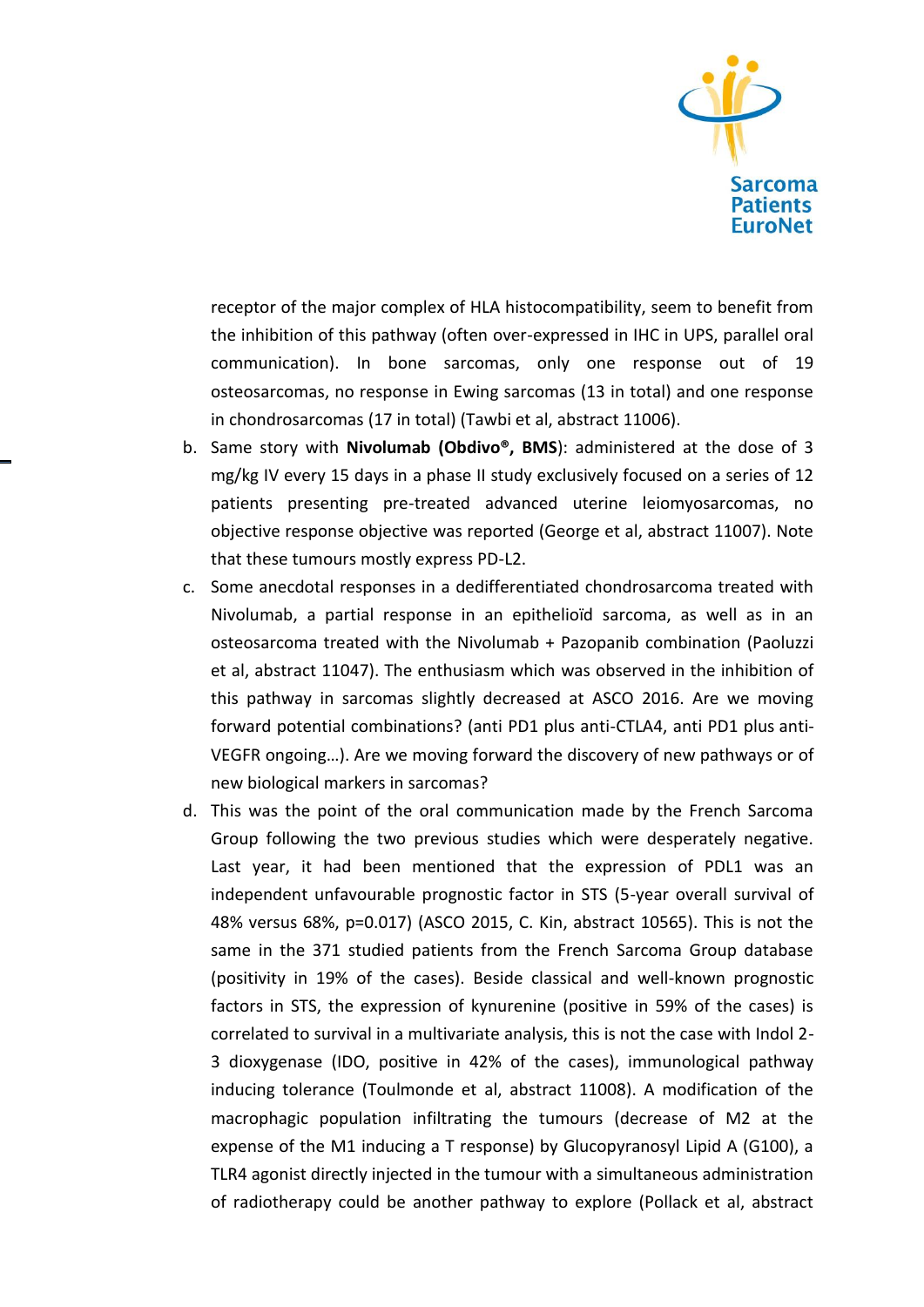

11017). Then, a mutation on the PTEN and PI3K pathways could partially explain the mechanisms of resistance to immunotherapies involving PD1-PDL1 (Bonta et al, abstract 11049)

## **Chemotherapies**

Despite the emergence of targeted therapies, conventional chemotherapy still plays an important role in the management of metastatic STS.

#### **1. Trabectedin (Yondelis®, PharmaMar)**

- Last year, Trabectedin (1.5 mg/m2 24 hours infusion) was compared to another chemotherapy: Dacarbazine (Deticene®, 1000 mg/m2) in leiomyosarcomas and advanced liposarcomas (L-sarcomas) (ASCO 2015, G. Demetri et al, abstract 10503). Median PFS was significantly increased in patients treated with Trabectedin (4.2 months) versus 1.5 months with Dacarbazine (p<0.001). The 6-months PFS is of 37% for Trabectedin, 14% for Dacarbazine. All the subgroups of patients benefit from Yondelis® compared to Deticene®. No difference was observed in overall survival with a median of 13.7 months for Trabectedin and of 13.1 months for Dacarbazine (final analysis), probably because of the high number of administered products after tumour progression in one or the other therapeutic arm. Even though the primary objective was not reached, the results allowed the drug registration in the United-States in Lsarcomas in 2015. Cardiac toxicity was assessed in this population of patients pretreated with anthracyclines. (median cumulated dose of 241 mg/m2 of doxorubicin): patients who received a cumulated dose > 300 mg/m2, a limited ventricular function (< to FEVG normal value, around 13% of the patients in both of the therapeutic arms), cardiovascular history and patients over 65 years old have a significant higher risk to develop a cardiac "disorder" (0.6% for Dacarbazine, 4.5% for Trabectedin) (Schuetze et al, abstract 11060). No significant difference between the two therapeutic options in terms of quality of life during chemotherapy, this quality of life is obviously extended for patients treated with Trabectedin (72 patients who received at least 8 cycles versus 14 for Dacarbazine) (Demetri et al, abstract 11061). In an interesting manner, PFS is similar independently of grade 3-4 liver toxicity (elevation of transaminases) (Calvo et al, abstract 11064). However, Trabectedin plasma level is higher in patients who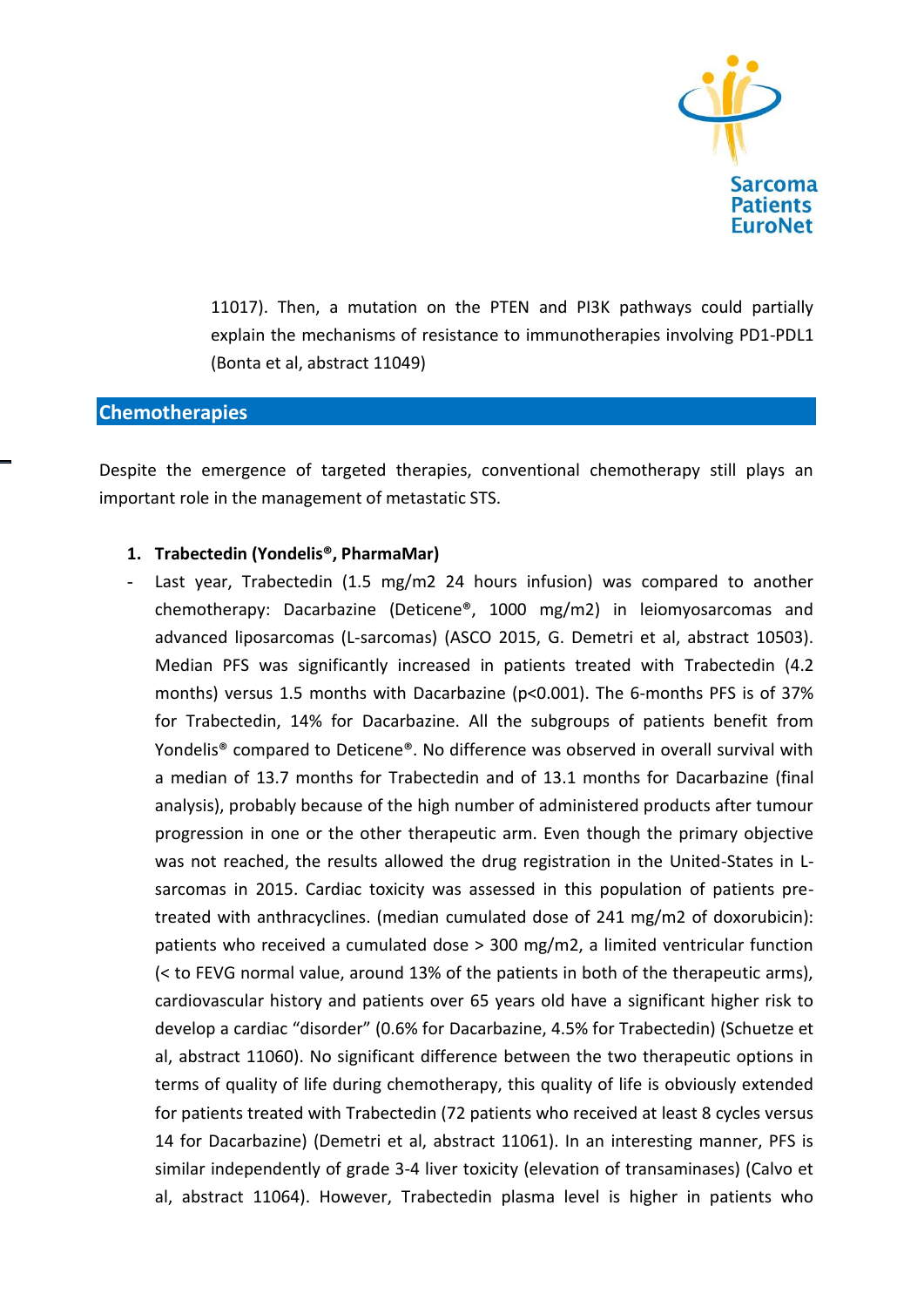

initially presented liver disorders. This justifies to start the first cycle at lower doses (0.9 mg/m2) in these high-risk patients.

- It is known that Trabectedin, also has activity outside L-sarcomas as demonstrated in the big US review study covering 2005 and 2015 considering several published studies (442 patients). Median PFS is even of 6.8 months in synovial sarcomas, of 4.5 months in chondrosarcomas, higher to those observed in the L-sarcomas of the same institution (Syed et al, abstract 11052)
- Trabectedin was tested in association with Olaparib (PARP inhibitor) so as to increase (theoretically) definitive and non-repairable DNA breaks in an Italian phase 1-2 study (Grignani et al, abstract 11018): the recommended dose is 1.3 mg/m2 for Trabectedin and 150 mg/bid for Olaparib, 26 evaluable patients with pre-treated STS, 4 partial responses (18%), 5 stabilizations (23%), no pharmacokinetic interactions between the two products. To be followed.
- Results of the Spanish study (GEIS-20) comparing doxorubicin first line therapy (75 mg/m2) versus doxorubicin (60 mg/m2) plus Trabectedin (1.1 mg/m2 D1, 3hours) were reported during ESMO 2013. This study on 115 patients was finally negative in terms of PFS and OS (Martín-Broto J, et al. ECCO-ESMO. 2013: Abs Nº 3800). In the group of patients who had been treated with the combination doxorubicin + Trabectedin, patients with an STS expressing CUL4A (involved in cell repair) had a better PFS (8.1 months) and OS (21.8 months) than the others (1.7 and 9.4 months respectively). CUL4A expression is therefore a predictive factor for response to Trabectedin (J Martin-Broto et al, abstract 11048).

## **2. Eribulin (ET389, Eisai)**

Microtubule polymerization inhibitor, Eribulin (Bolus dose 1.4 mg/m2 at D1 and D8 every 21 days) was compared to Dacarbazine in L-sarcomas in a phase III randomized study on 452 pre-treated patients (beyond  $2<sup>nd</sup>$  line treatment). The primary objective is overall survival. The results were reported last year (ASCO 2015, late-breaking abstract, P. Schoffski et al, abstract 10502). Median PFS were similar (2.6 months in both therapeutic arms) but patients treated with Eribulin have an overall survival which is significantly higher, 13.5 months versus 11.5 months for Dacarbazine (P=0.019). Patients with liposarcomas where those who benefit the most from Eribulin compared to Dacarbazine in terms of overall survival. Eribulin was first registered in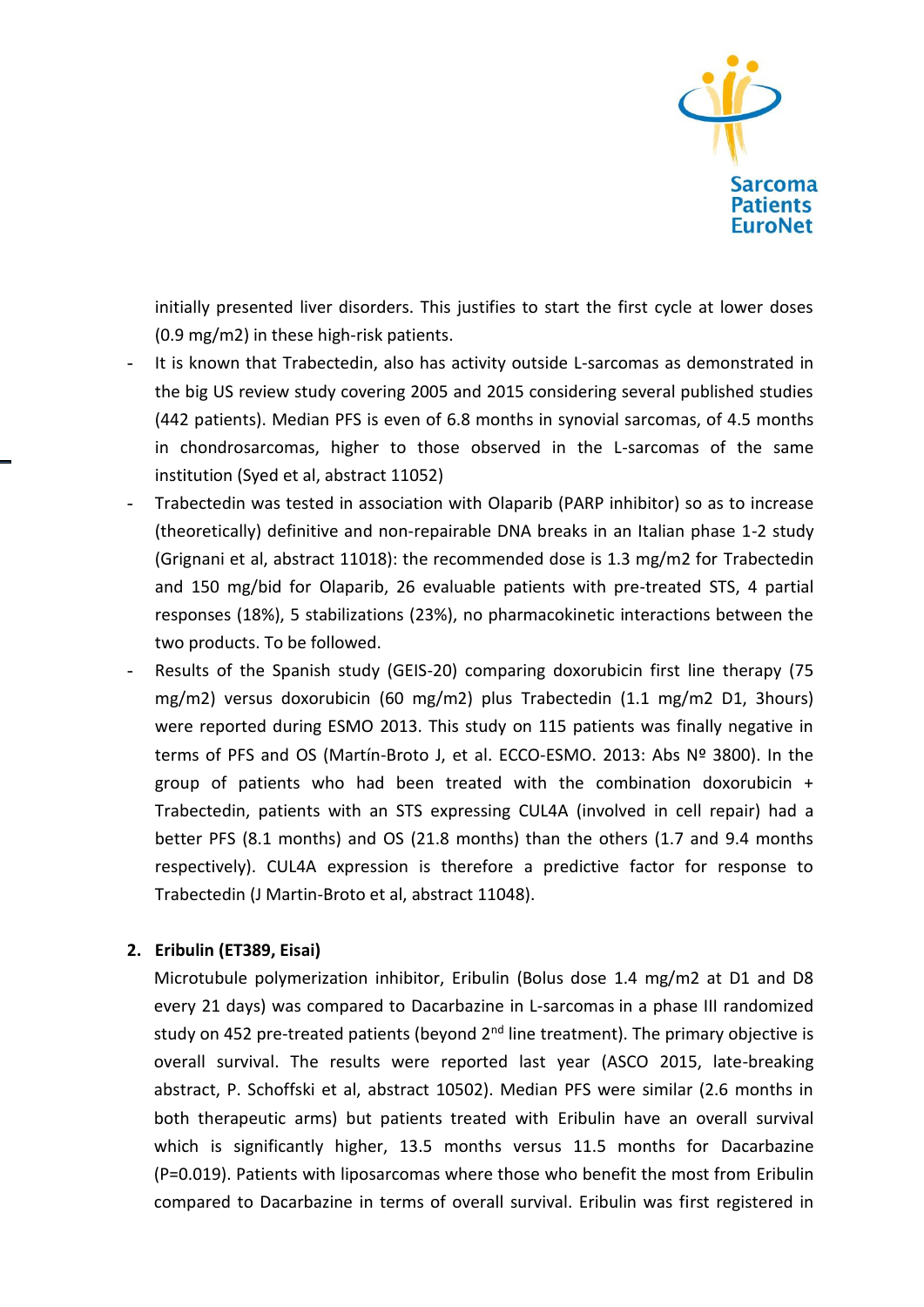

the US (end of 2015), then in Europe (beginning of 2016). What's new this year with Eribulin?

- One communication focused on the liposarcoma population (143 treated patients, 71 with Eribulin, 72 with Dacarbazine): the PFS of the patients in the Eribulin arm is significantly higher than in the Dacarbazine arm (2.9 versus 1.7 months, p=0.002), median number of administered cycles (6.6 versus 3.2), all types of liposarcomas benefit from Eribulin in terms of overall survival (15.6 months vs 8.4 months, HR 0.43, p=0.001), the difference is more obvious in dedifferentiated and pleomorphic liposarcomas than in myxoid/round cell liposarcomas (Chawla et al, abstract 11037).
- Patients progressing under Eribulin (209 patients) have a better quality of life (physical activity, appetite and nausea) (EORTC QLQ-C30) than patients progressing under dacarbazine (191 patients) (p=0.0083), and this, both in the leiomyosarcoma liposarcoma groups (Hudgens et al, abstract 11015)

## **3. Anthracyclines/Alkylants**

- It is and it will probably always be difficult to beat doxorubicin as first line therapy in advanced STS. This was recalled by the GeDDis trial last year (ASCO 2015, B.M Seddon, abstract 10500). Doxorubicin is superior in terms of tumour control (65.9% versus 58.6%), simplicity of administration, treatment discontinuation due to toxicity (2% versus 16%) and overall survival (71 versus 63 weeks) compared to the combination gemcitabine + docetaxel.
- A non-cardiotoxic anthracycline (no anti-topoisomérase B activity), the 5-imino-13 deoxydoxorubicin (GPX-150) was tested in phase 2 in more than 20 patients as first line therapy (Van Tine et al, abstract 11019), initial dose 265 mgm2: 41% 4 months clinical benefits, 1 partial responses and 8 tumour control, no grade 3-4 toxicity apart from haematological toxicity, very few cardiac toxicities (some reversible decreases of FEV).
- Except in leiomyosarcomas, doxorubicin associated with Dacarbazine provides interesting results in first line therapy in solitary fibrous tumours (Saponara et al, abstract 11042) with 46% of objective responses, a median PFS of 6.3 months and a median overall survival of 18.7 months.
- No communication this year on **Aldoxorubicin (INNO-206, CytRx Corporation)**. Aldoxorubicin is linked to a peptide (linker) linking to albumin (ASCO 2014, Chawla et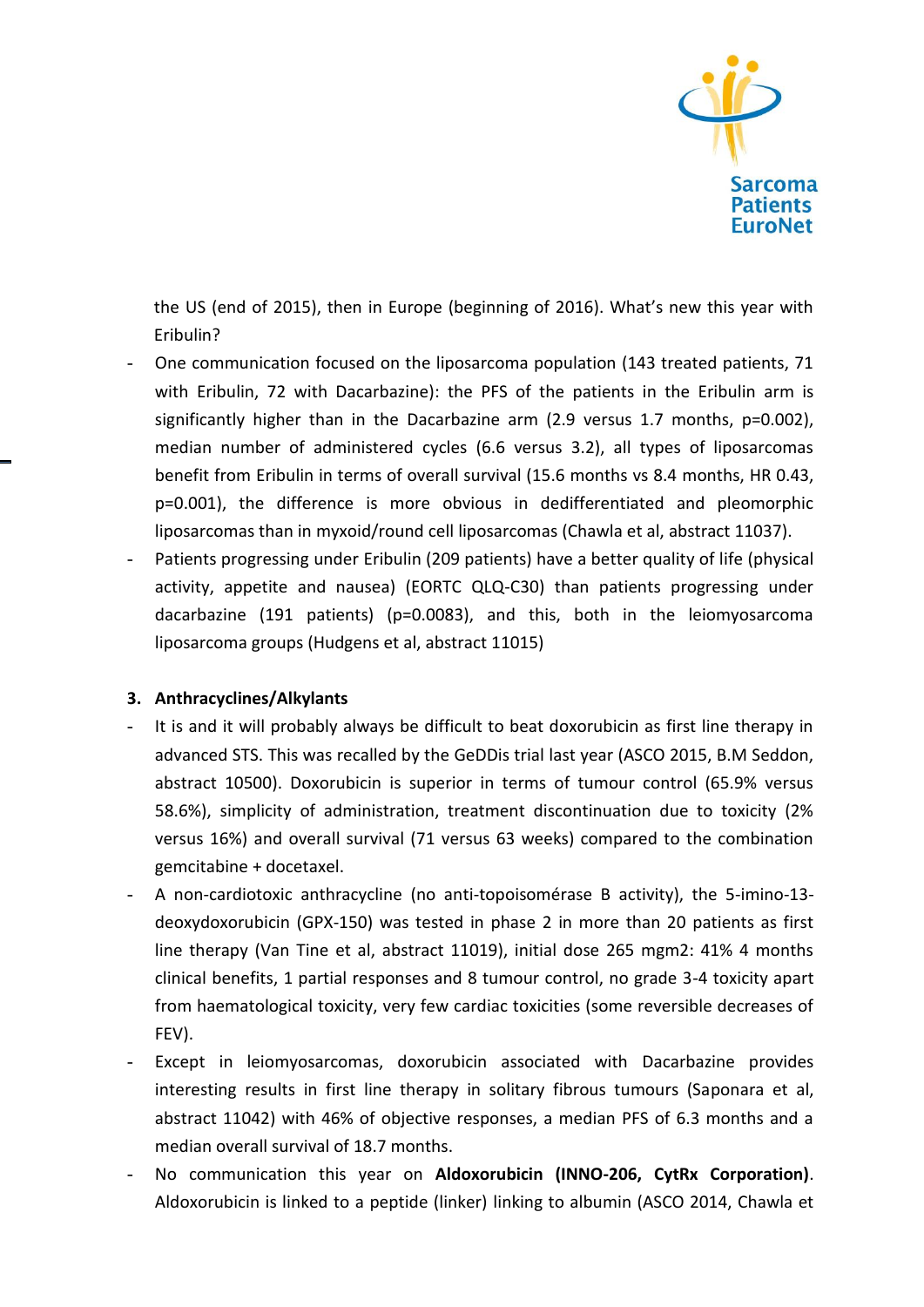

al, abstract 10502) which, theoretically, then liberates Doxorubicin in intra-cellular (2% of circulating Doxorubicin). Patients inclusions in this ongoing registration study are closed and the results should be revealed in 2017.

## **NEWS in histological subtypes**

**1. Giant Cell Tumours:** Practically every year at ASCO, since 2008, one scientific communication focused on GCTs which management and prognosis have radically changed since the emergence of Denosumab (Xgeva®, Amgen). In this benign bone tumour with risk of local malignancy, the osteoclastic giant cells over-express RANK, and the stromal cells the RANK ligand. Denosumab is a monoclonal antibody against RANKL which inactivates this possible causal abnormality of this tumour (role of this mutation on histone 8?). More than 500 patients were included in a worldwide phase II study which was used for the registration of the drug in this indication, in several countries. The definitive results of this trial will be known in February 2017. Still pending questions are:

1) for operable patients, duration of the induction treatment (short if curettage planned, longer in case of prosthesis?), evaluation to histological response, type of surgery to perform in responders, role of adjuvant therapy (currently 6 injections recommended);

2) for inoperable patients, life-long treatment, therapeutic de-escalation (injections spacing, dose decreases) following induction therapy (duration?), possible discontinuation?

Note this year, an extended follow-up of 97 patients in two centres with a median administration of Denosumab of 23 months (4-94 months) for patients mainly with inoperable GCTs (Chawla et al, abstract 11021): Two thirds of the patients had complete clinical response (symptoms disappearance) after 3 months, no radiological evaluation was reported (all stable due to tumour calcifications), 6% of mandibular osteonecrosis (median time of administration 37 months, older patients (50 years) than the median (35 years), one unusual traumatic fracture: some patients asked to stop the treatment for several reasons including desire of pregnancy. It will be interesting to follow the evolution of the inoperable patients who stopped the therapy. Are we moving forward a randomized study comparing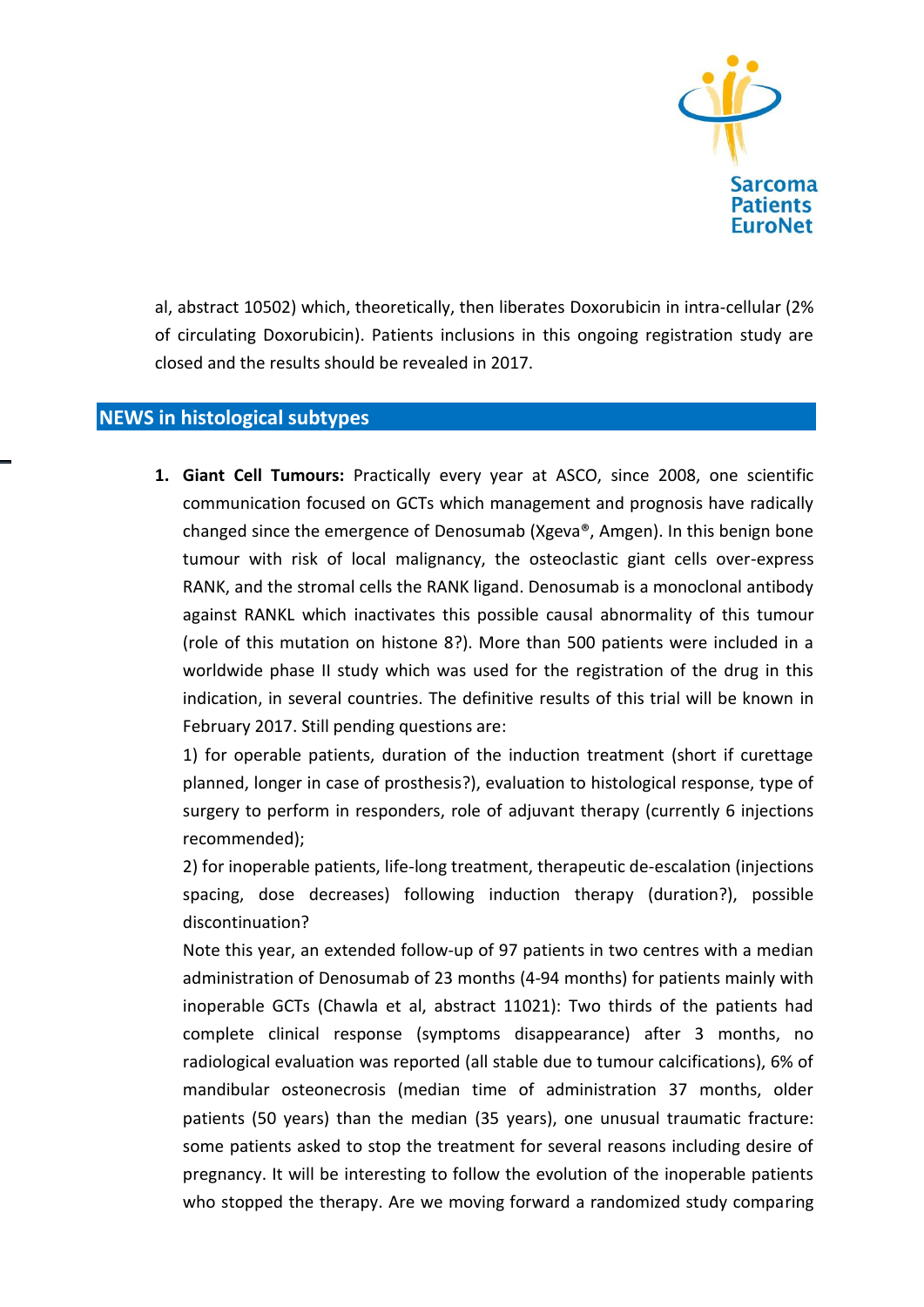

discontinuation versus continuation of Denosumab, versus injections spacing after a more or less long period of treatment (3, 5 years?)

- **2. Synovial Sarcomas (SS):** Apart from a constant expression of PRAME (Preferentially Expressed Antigen in Melanoma) family antigenes compared to other STS histological subtypes (Roszik et al, abstract 11067), synovial sarcomas arising from a HLA-A2 population over-express NY-ESO-1 (like myxoid/round cells liposarcomas). Vaccination tests following Cytapheresis, T lymphocytes ex vivo expension, conditioning by high doses of Cyclophosphamide and Fludarabine and re-injection of these T lymphocytes are currently ongoing in metastatic synovial sarcomas with quite interesting – not to say surprising – preliminary results in this population (very long responses following a single injection).
- **3. Chordomas:** Rarely celebrated, these chemo-resistant tumours arising from the neural crest had already been addressed, last year, in a phase II study, coordinated by the French Sarcoma Group, testing Sorafenib (Nexavar®, Bayer), 800 mg/d, in advanced chordomas (ASCO 2015, N. Penel et al, abstract 10520) : 27 patients included, majority of sacral chordomas (77%), metastatic in 58% and often widely pre-treated (surgery / radiotherapy /systemic treatments). 12 months PFS was of 63% for the rare non-pre-treated patients with a partial RECIST response) and of 47.1% for pre-treated patients. The overall survival was of 86% after 12 months. This year, the same group reports a retrospective study on 79 patients: majority of males (60%), median age 59 years (12-86), sacral location 63% of the cases, skull base in 22% of the cases, 1/3 of the cases are metastatic. In first line therapy, patients received Imatinib in 77% of the cases, Sorafenib in 14% and Erlotinib in 5%. Note that 5 partial responses (6%) (3 with Imatinib, 1 with Sorafenib and 1 with Erlotinib), 42% of them had less symptoms, median PFS is of 10.5 months, the average overall survival is of 59 months (Lebellec et al, abstract 11020). The multivariate analysis on survival highlights 4 independent parameters: age, sacral location of chordoma (better prognosis), symptoms requiring morphine derivatives and the absence of metastases.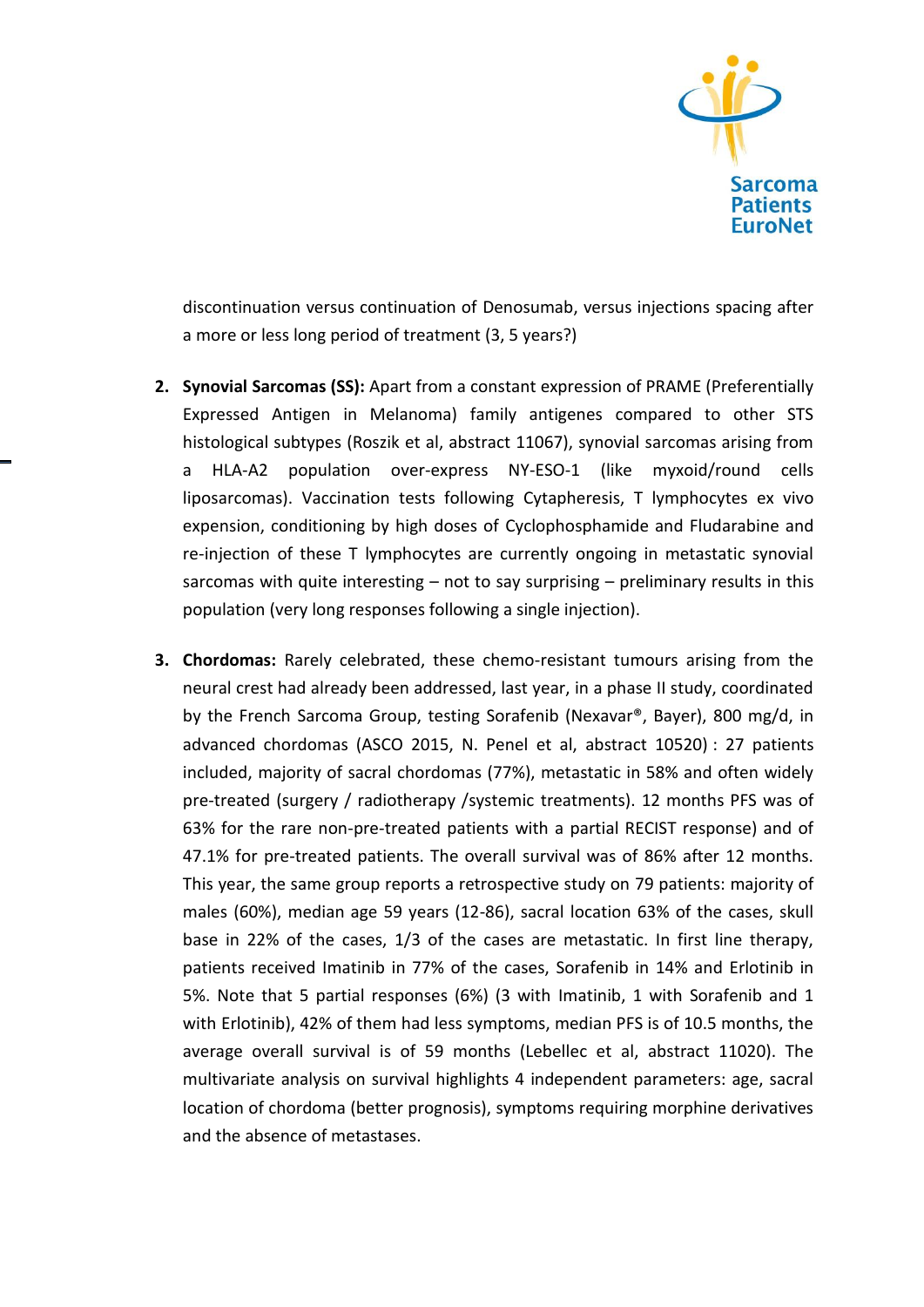

- **4. Chondrosarcomas:** Among all the well-known prognostic factors, the histoprognostic grade is the only factor that really influences patients' survival. A mutation of the IDH gene has been found in 33.7% of the analysed cases, 21.2% on the IDH1 gene, 12.5% on the IDH2 gene in a series of 80 patients treated between 1966 and 2000 in Warsaw (Lugowska et al, abstract 11024). These mutations provide a lower overall survival compared to non-mutated chondrosarcomas. The combination of a HDAC inhibitor and of a proteasome inhibitor is synergetic on mutated chondrosarcoma cell-lines. (Tinoco et al, abstract 11027)
- **5. Extra-Skeletal Osteosarcomas (ESO):** These "osseous" tumours in "soft tissues" were presented last year through a big retrospective study on 147 patients thus highlighting the crucial aspect of local treatment quality (R0 surgery versus R1, p=0.003) (ASCO 2015, A. Longhi et al, abstract 10526). This year, it seems that patients receiving a platinum based pre-operative chemotherapy are the ones who benefit from a longer survival (Paludos et al, abstract 11025).
- **6. Fibromatosis/Desmoid Tumours:** A lot of communications this year on this benign tumour with risk of local malignancy compared to the previous years:
	- o After the remarkable activity of Sorafenib in 2011 (65% of RECIST responses, 35% of stabilization) (ASCO 2011, Gounder et al, abstract 10013) and of Sunitinib in 2013 (26% of objective response, 42% of stabilization) (ASCO 2013, Jo et al, abstract n°10589), it is now the turn of Navelbine (90 mg weekly total dose more or less associated with hormone therapy (LH-RH plus tamoxifen previously started in 50% of the cases) (Mir et al, abstract 11050) : 50 patients, 74% of females, median age of 35 years, 20% of intra-abdominal, median size 11 cm (3.7-29 cm) practically all progressive at the time of inclusion (88%). Median treatment duration is 10.8 months (2-26.2 months), no grade 3-4 toxicity. Symptom improvements in 80% of the cases after 3 months, RECIST objective response in 32% of the cases, stabilization in 58% of the cases, progression in 10% of the cases. 12 months PFS = 88%. Following a new progression, Navelbine was restarted in 6 cases with 2 novel partial responses and 4 stable disease. Undoubtedly, one of the best treatments in desmoïd tumours (tolerance, no specific follow-up, efficacy, cost…). Are we moving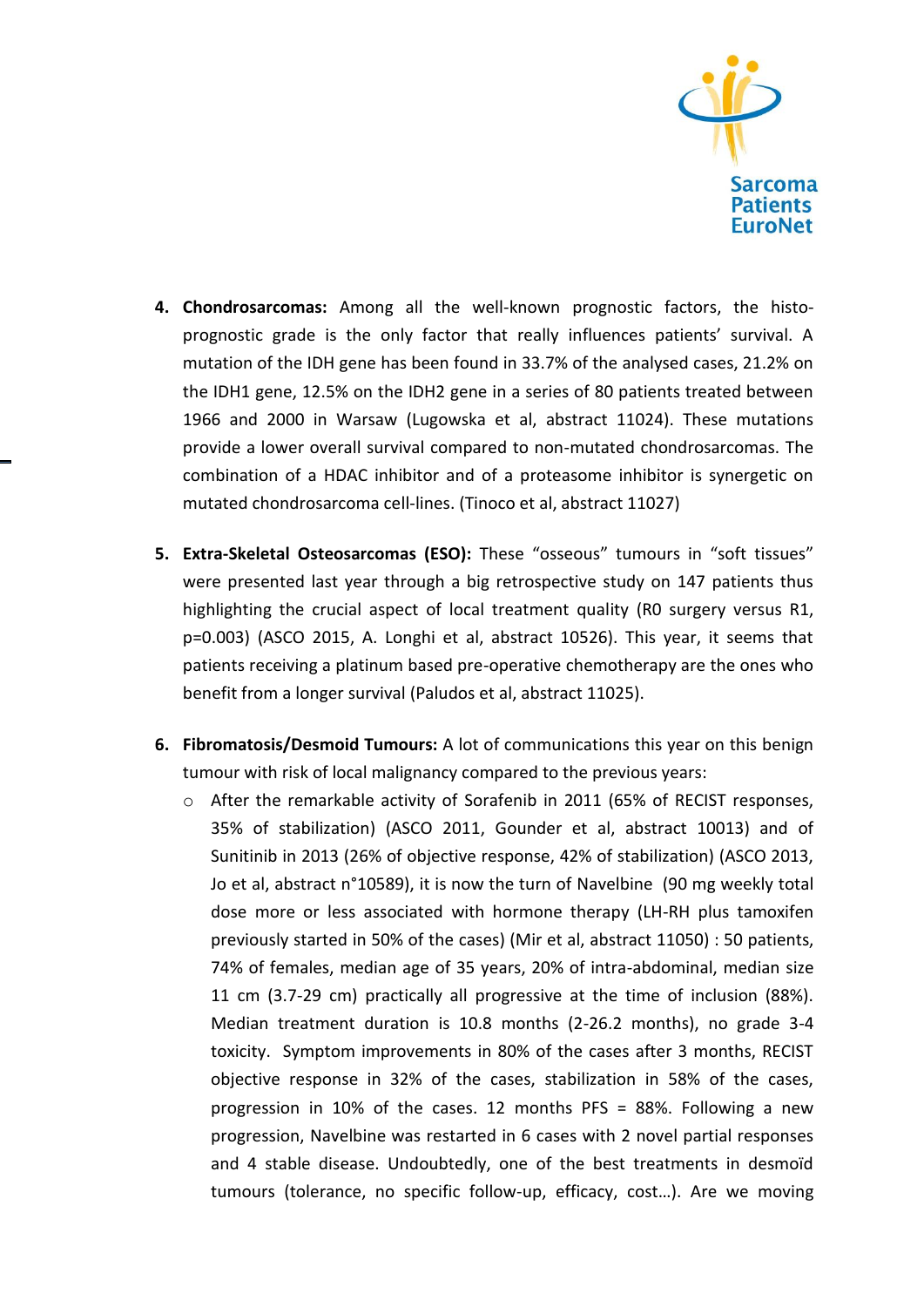

forward a randomization in responders (partial response + stable disease) after 6 months between discontinuation versus continuation ? Are we moving forward a randomization in non-progressive, non pre-treated between Navelbine and surveillance? New standard in desmoïd tumours?

- o Preliminary reported in 2015, the results were updated this year: at the time of the last analysis, none of the 17 included patients (progressive at the time of inclusion) had progressed under the gamma-secretase inhibitor (anti-Notch, PF-03084014, 200 mg/) with 4 partial responses and 13 stable diseases (O Sullivan et al, abstract 11028). To be followed…
- o Caelyx is still a therapeutic option in these aggressive fibromatosis: 36 patients of the same institution were treated with an anthracycline (Mont Sinai, New York), including 29 with Caelyx: one complete response, 10 partial responses (43% of objective response), 10 stable diseases, 5 progressions (Pang et al, abstract 11032), median PFS = 41.6 months. Caelyx remains the preferred treatment in symptomatic fibromatosis which require rapid response. Then the confirmation of the efficacy of Sorafenib in 79 patients treated in Brazil (including 62% in first line) on a median duration of 13.6 months (Munhoz et al, abstract 11065) : as it can be observed in other active products for desmoid tumours, more than 50% of the patients do not re-progress after the discontinuation of Sorafenib. Doses of this drug had to be reduced in 59% of the cases for toxicity reasons.
- **7. Ewing Sarcomas:** Ewing sarcomas in older patients (> 50 years) are rare. They mainly develop in soft tissues (76%), are often metastatic at diagnosis (27%), with a poorer prognosis than in young adults (3-years PFS and OS = 62.2 and 73.3%) according to a French Sarcoma Group retrospective study on 77 patients from 50 to 86 years old (Rochefort et al, abstract 11023). This seems to be due to a suboptimal administration of chemotherapy in these older patients. (These patients cannot be included in the 1999 Euro-Ewing trial previously reported).